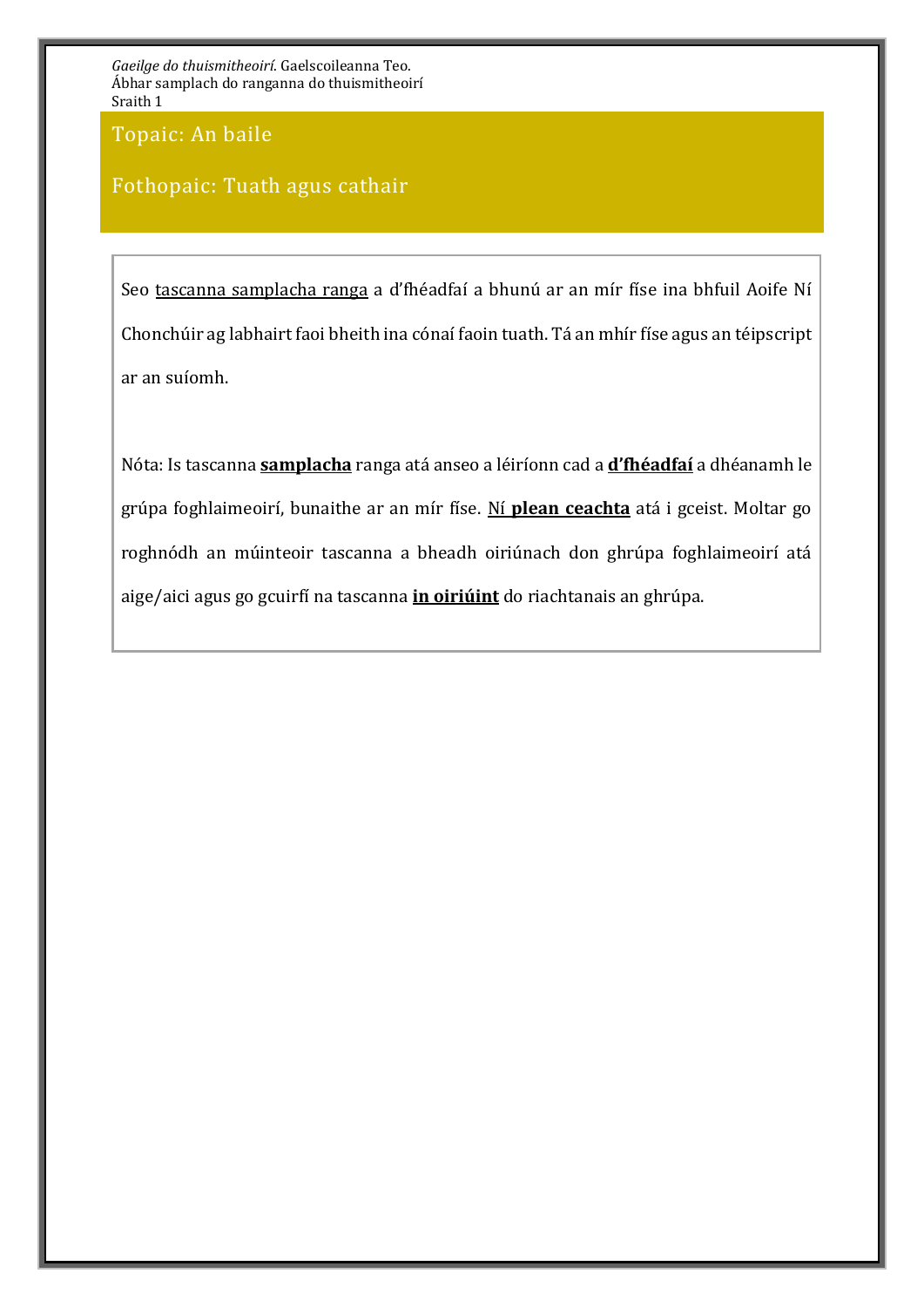## Treoracha don Mhúinteoir

### **Tasc samplach 1: Réamhobair 1**

Beidh na foghlaimeoirí ag éisteacht ar ball le hAoife Ní Chonchúir ag caint faoi bheith ina cónaí faoin tuath. Tá an mhír físe agus an téipscript ar an suíomh.

Tá cúpla tasc réamhullmhúcháin (cinn roghnacha) molta anseo a bhaineann le stór focal / frásaí / struchtúir ceangailte leis na topaicí 'cónaí' agus 'ceantar'.

Baineann an chéad tasc leis an mbriathar 'cónaí' agus conas a rá cad as duit. Scaip an bhileog 'Cá bhfuil tú i do chónaí? Cuir na foghlaimeoirí ag obair ar na tascanna – seans go mbeidh treoir agus ionchur uathu.

#### **Tasc samplach 2: Réamhobair 2**

Beidh na foghlaimeoirí roinnte i ngrúpaí de thriúr nó de cheathrar. Bíodh na cártaí atá ar an mbileog 'Cártaí do thasc samplach 2' gearrtha suas agat. Bídís i gclúdach litreach agus tabhair clúdach litreach do gach grúpa.

Tógfaidh na foghlaimeoirí sealanna ag rá na struchtúr atá ar na cártaí. Má bhíonn an struchtúr i gceart ag foghlaimeoir, coimeádann sé an cárta – is iad na foghlaimeoirí eile sa ghrúpa a dhéanann cinneadh an bhfuil an ceart aige nó nach bhfuil. Má tá an ceart aige, coimeádann sé an cárta. Muna mbíonn an ceart aige, tá seans ag duine eile an struchtúr a rá agus an cárta a 'ghoid'. An té a mbeidh an líon is mó cártaí aige, sin é an buaiteoir sa ghrúpa.

### **Tasc samplach 3: Stór Focal**

Scaip an bhileog 'Ag labhairt faoi do cheantar: stór focal'. Cuir na foghlaimeoirí ag obair i ngrúpaí chun teacht ar fhocail a bhaineann le ceantar. Cabhraigh leo na focail atá uathu a chur ar fáil.

Ansin iarr orthu na frásaí beaga a chur in abairtí. Tá an bhéim ag an gcaint seachas ar an scríobh.

### **Tasc samplach 4: Éisteacht**

Scaip an bhileog 'Tuath agus Cathair: Éisteacht'. Seinn an mhír físe do na foghlaimeoirí. Tá sé tábhachtach nach mbeidís ag iarraidh gach focal a thuiscint – spreag iad le díriú ar éirim na míre seachas ar na focail ar fad. Cuir ag obair ar na tascanna iad agus ansin pléigh cad a bhí deacair / éasca faoi na tascanna.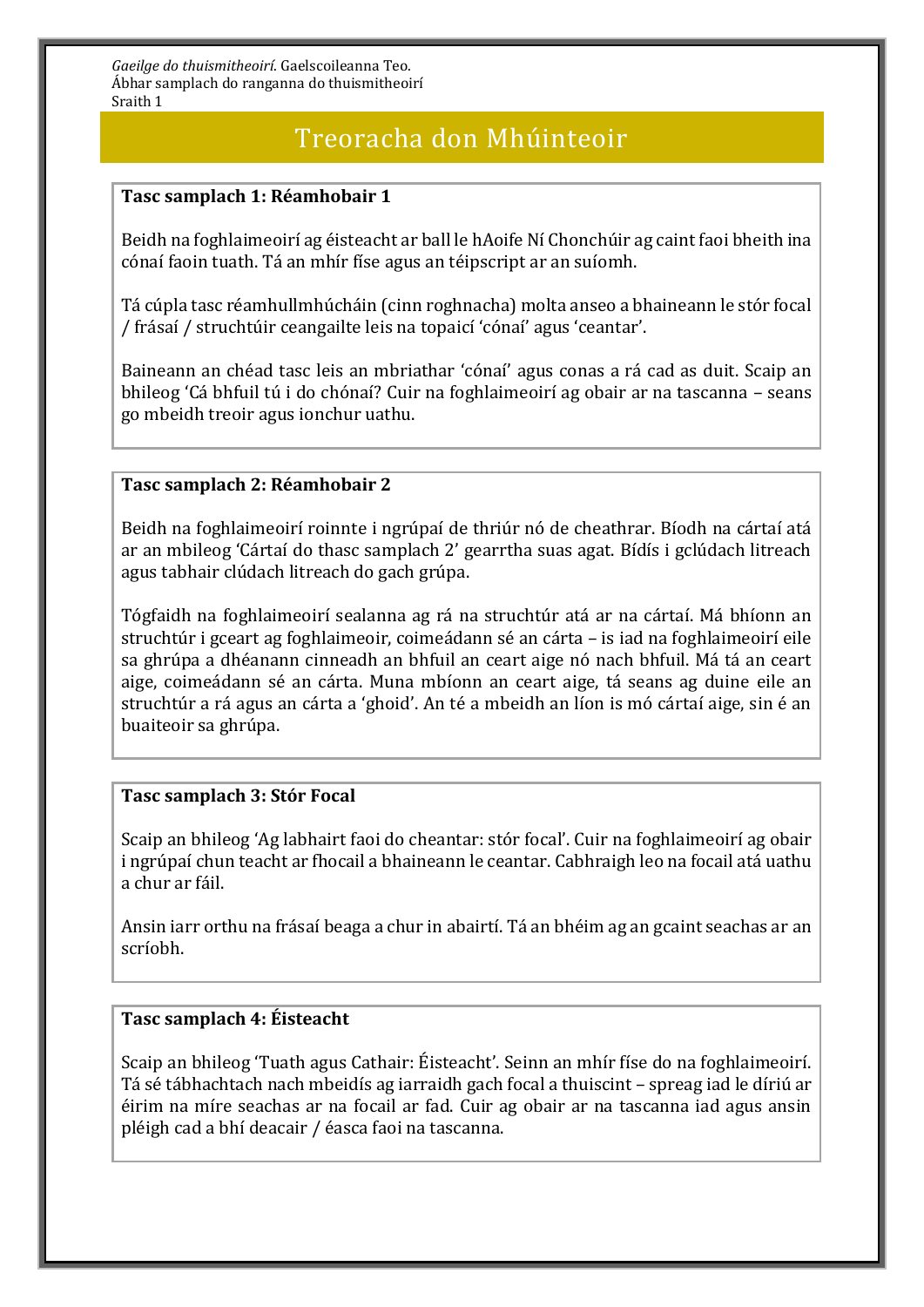#### **Tasc samplach 5: Rólghníomhaíocht**

Scaip an bhileog 'Cabhair ag Teastáil' agus cuir na foghlaimeoirí ag léamh na bhfógraí.

Bíodh na rólanna ar an mbileog 'Cabhair ag Teastáil! Tasc 1 – Rólghníomhaíocht' gearrtha suas agat. Cuir na foghlaimeoirí ag obair i ngrúpaí de thriúr agus tabhair ról do gach duine den triúr. Eagraigh an rólghníomhaíocht agus pléigh aon deacrachtaí a tháinig chun cinn.

### **Tasc samplach 6: Fógra a chur le chéile**

Scaip an bhileog 'Cabhair ag Teastáil' ar dtús agus cuir na foghlaimeoirí ag léamh na bhfógraí.

Ansin scaip an tasc 'Cabhair ag Teastáil! Tasc 2 – Fógra'. Cuir na foghlaimeoirí ag obair i mbeirteanna chun fógra a chumadh. Cuir an bhéim ar an bpointe gur abairtí an-simplí atá ag teastáil:

Sampla: Tá ceathrar páistí againn. Táimid inár gcónaí i gcathair Chorcaí. Tá gach áis in aice linn. Táimid inár gcónaí in aice leis an scoil agus le stad an bhus etc.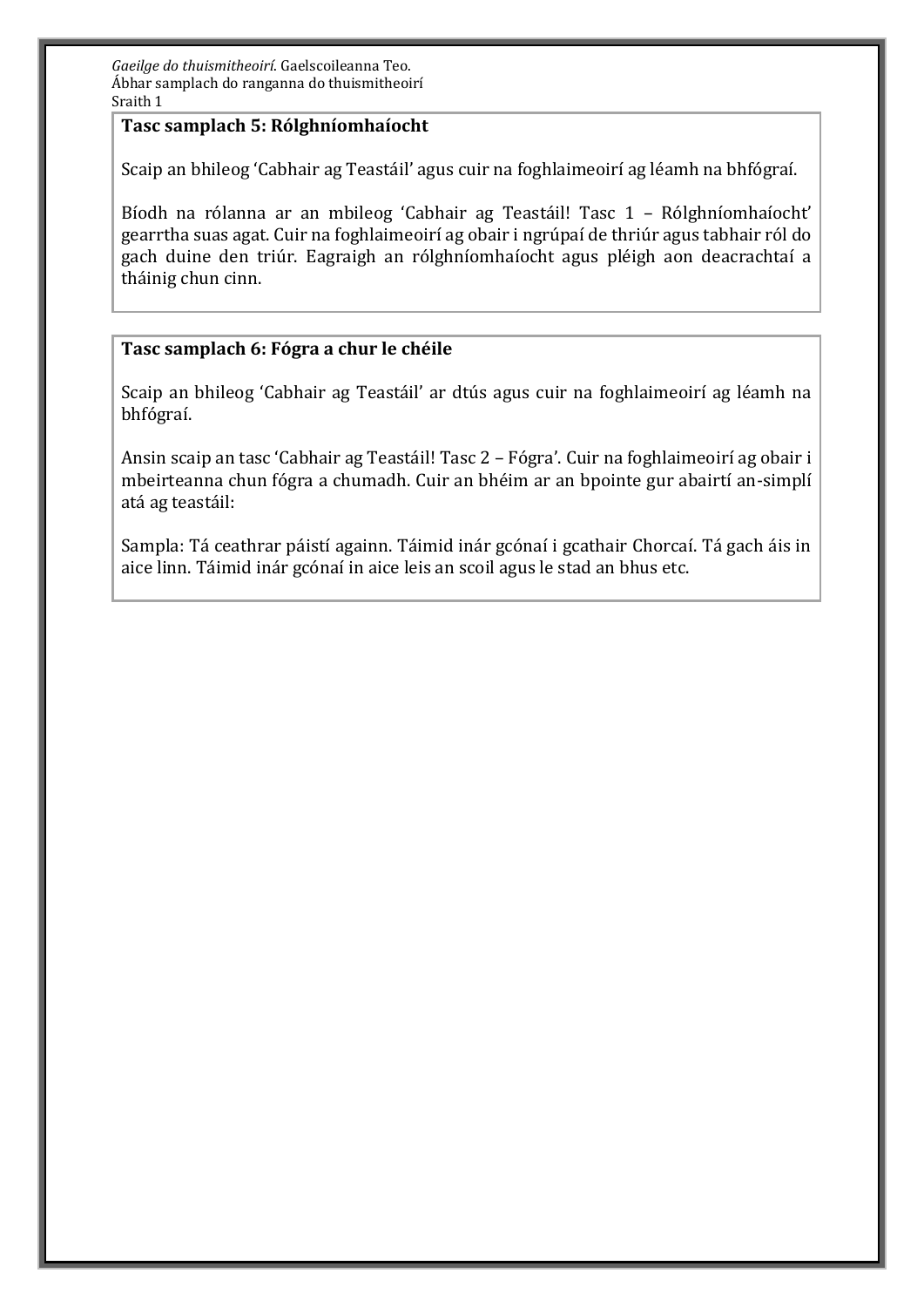## Cá bhfuil tú i do chónaí?

Conas a chuirfeá ceist ar dhaoine cá bhfuil cónaí orthu agus cad as iad? Pléigh le do ghrúpa.

Le cabhair ón teagascóir, scríobh amach an briathar 'cónaí' sna pearsa éagsúla sa bhosca thíos.



An bhfuil Gaeilge agat ar na nathanna seo thíos? Nuair a bheidh siad cleachtaithe agat, beidh tú ag imirt cluiche bunaithe orthu…

- 1. I'm from Dublin.
- 2. Where are you from?
- 3. She's from Cork.
- 4. I'm living in Kerry.
- 5. Are you living in Galway?
- 6. He's living in London now.
- 7. Is she living in the city centre?
- 8. We're living near the school.
- 9. Where are you (plural) living?
- 10. They live in a lovely house.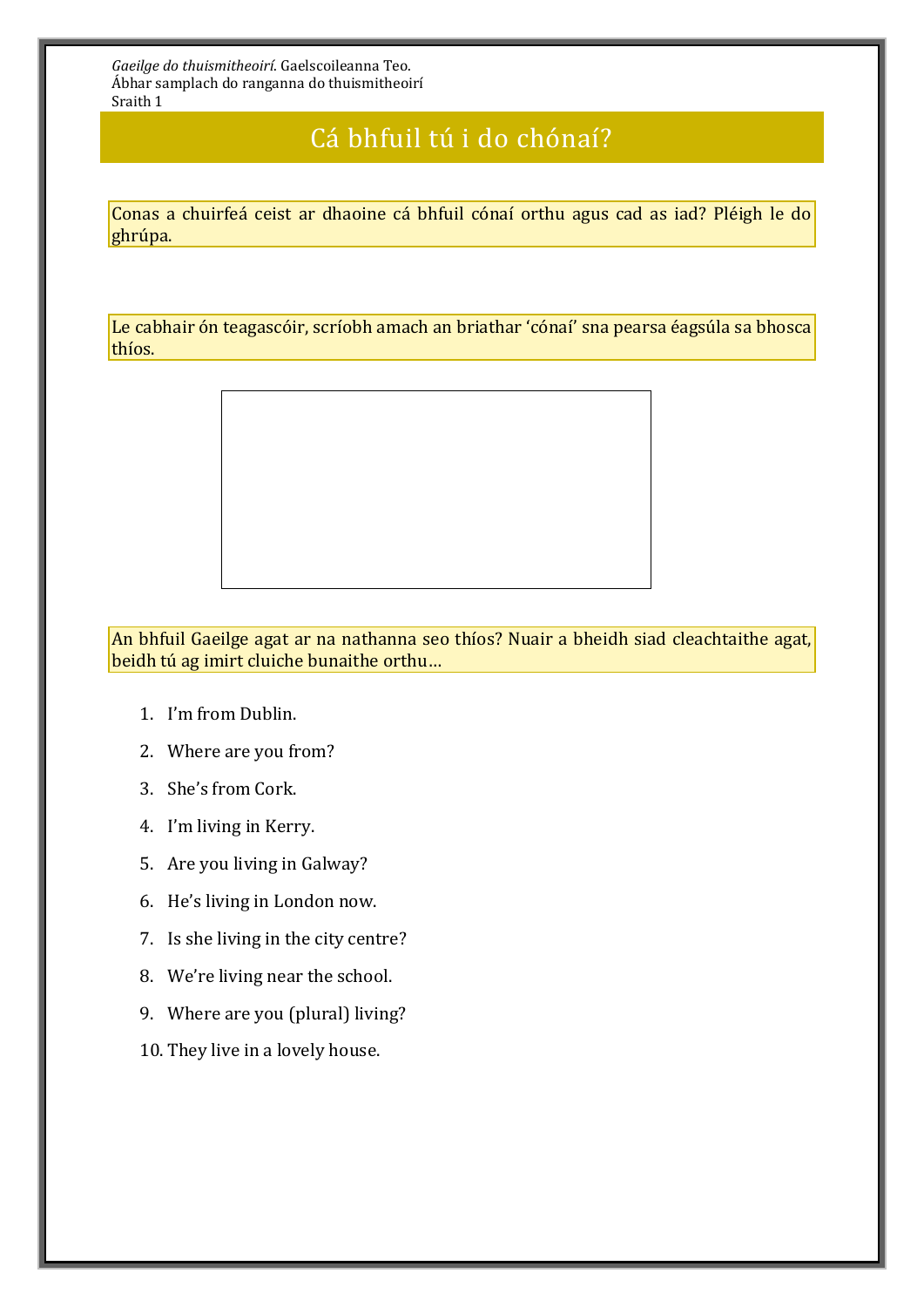**Cártaí do Thasc Samplach 2 – le gearradh** 

| $s$ í + cónaí + in aice leis an<br>scoil | tú + cónaí + in aice le Siobhán                |
|------------------------------------------|------------------------------------------------|
| muid + cónaí + Baile Átha<br>Cliath      | $m\acute{e}$ + cónaí + in aice na<br>farraige  |
| siad + cónaí + Corcaigh                  | $muid + cónaí + Gaillimh$                      |
| sé + cónaí + lár na cathrach             | $s$ í + cónaí + teach álainn                   |
| $m\acute{e}$ + cónaí + faoin tuath       | $t\acute{u}$ + cónaí + in eastát<br>tithíochta |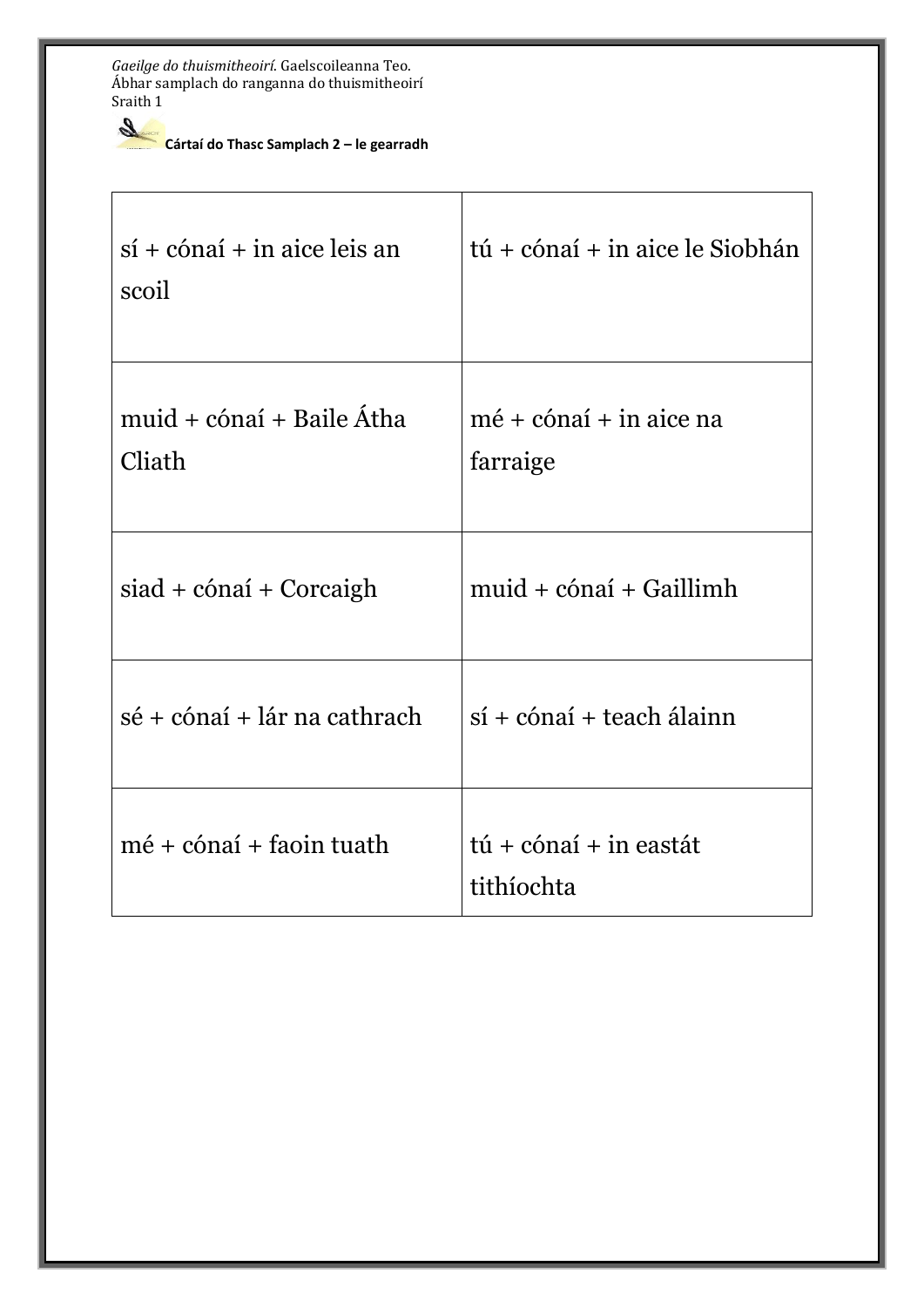## Ag Labhairt faoi do Cheantar – Stór Focal

Beidh sibh ag éisteacht ar ball le hAoife Ní Chonchúir ag labhairt faoin gceantar tuaithe ina bhfuil sí ina cónaí. Bí ag obair le do ghrúpa. Cuirigí le chéile liosta focal a d'fhéadfadh sibh a úsáid chun cur síos a dhéanamh ar an áit ina bhfuil sibh in bhur gcónaí.

**Liosta:**

## Seo thíos frásaí úsáideacha. Déanaigí iarracht iad a chur in abairtí:

Ó bhaile Gar do In aice le In aice láimhe Áisiúil Cúrsaí tráchta Comharsana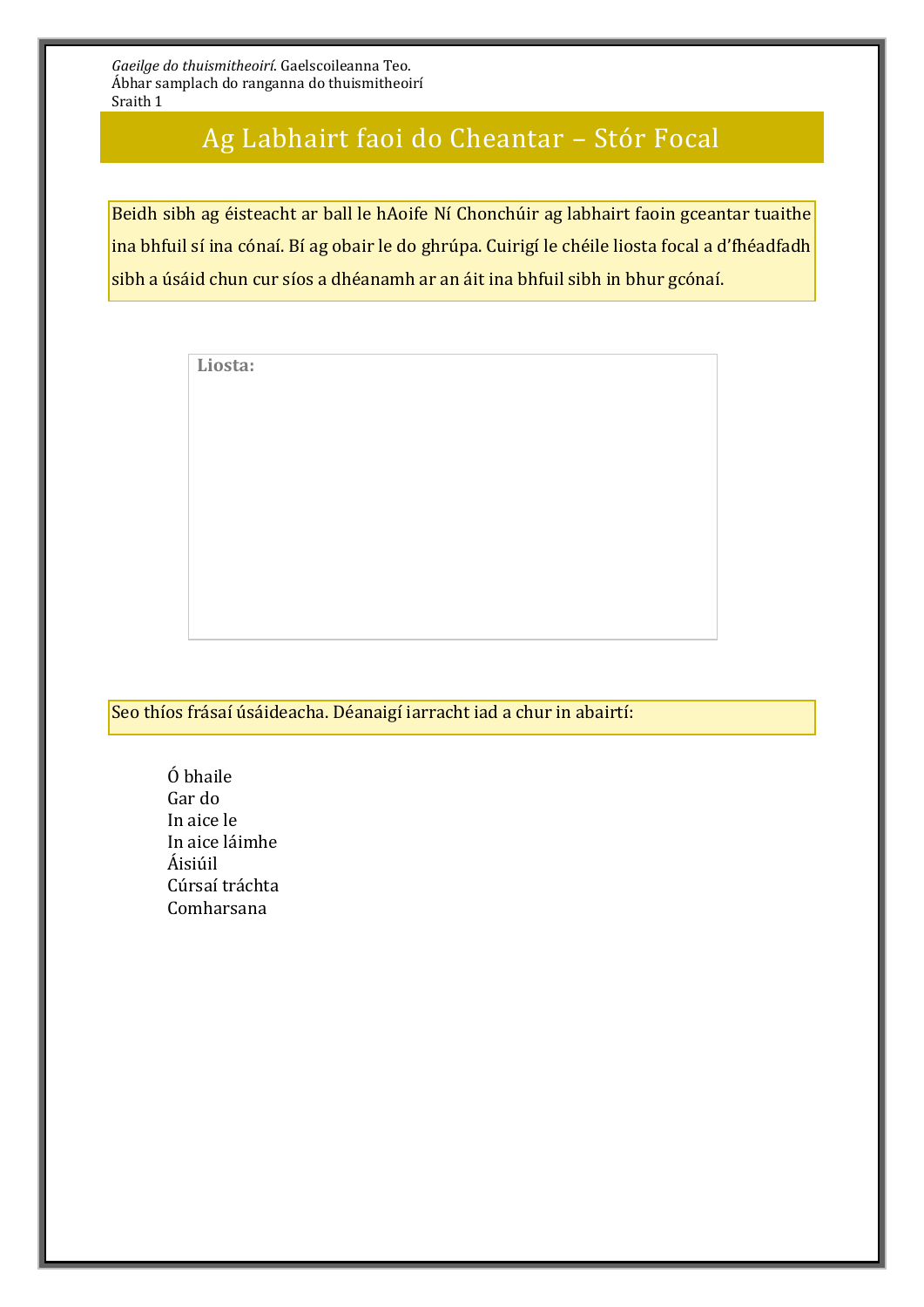# Tuath agus Cathair: Éisteacht

Beidh tú ag éisteacht le hAoife Ní Chonchúir ag labhairt faoi na buntáistí agus na míbhuntáistí a bhaineann le bheith ina cónaí faoin tuath. Ar dtús, bíodh plé agat le do pháirtí agus scríobhaigí trí bhuntáiste agus trí mhíbhuntáiste a bhaineann le saol na tuaithe, dar libh féin.

\_\_\_\_\_\_\_\_\_\_\_\_\_\_\_\_\_\_\_\_\_\_\_\_\_\_\_\_\_\_\_\_\_\_\_\_ \_\_\_\_\_\_\_\_\_\_\_\_\_\_\_\_\_\_\_\_\_\_\_\_\_\_\_\_\_\_\_\_\_\_\_\_\_\_

\_\_\_\_\_\_\_\_\_\_\_\_\_\_\_\_\_\_\_\_\_\_\_\_\_\_\_\_\_\_\_\_\_\_\_\_ \_\_\_\_\_\_\_\_\_\_\_\_\_\_\_\_\_\_\_\_\_\_\_\_\_\_\_\_\_\_\_\_\_\_\_\_\_\_

\_\_\_\_\_\_\_\_\_\_\_\_\_\_\_\_\_\_\_\_\_\_\_\_\_\_\_\_\_\_\_\_\_\_\_\_ \_\_\_\_\_\_\_\_\_\_\_\_\_\_\_\_\_\_\_\_\_\_\_\_\_\_\_\_\_\_\_\_\_\_\_\_\_\_

Buntáistí Míbhuntáistí

Anois éist le hAoife ag caint. Cé mhéad a thuig tú? Cad iad na buntáistí agus na míbhuntáistí a luann sí? Scríobh cúpla focal. Ná bí ag iarraidh gach rud a thuiscint!

| Buntáistí | Míbhuntáistí |
|-----------|--------------|
|           |              |
|           |              |
|           |              |
|           |              |
|           |              |
|           |              |
|           |              |
|           |              |
|           |              |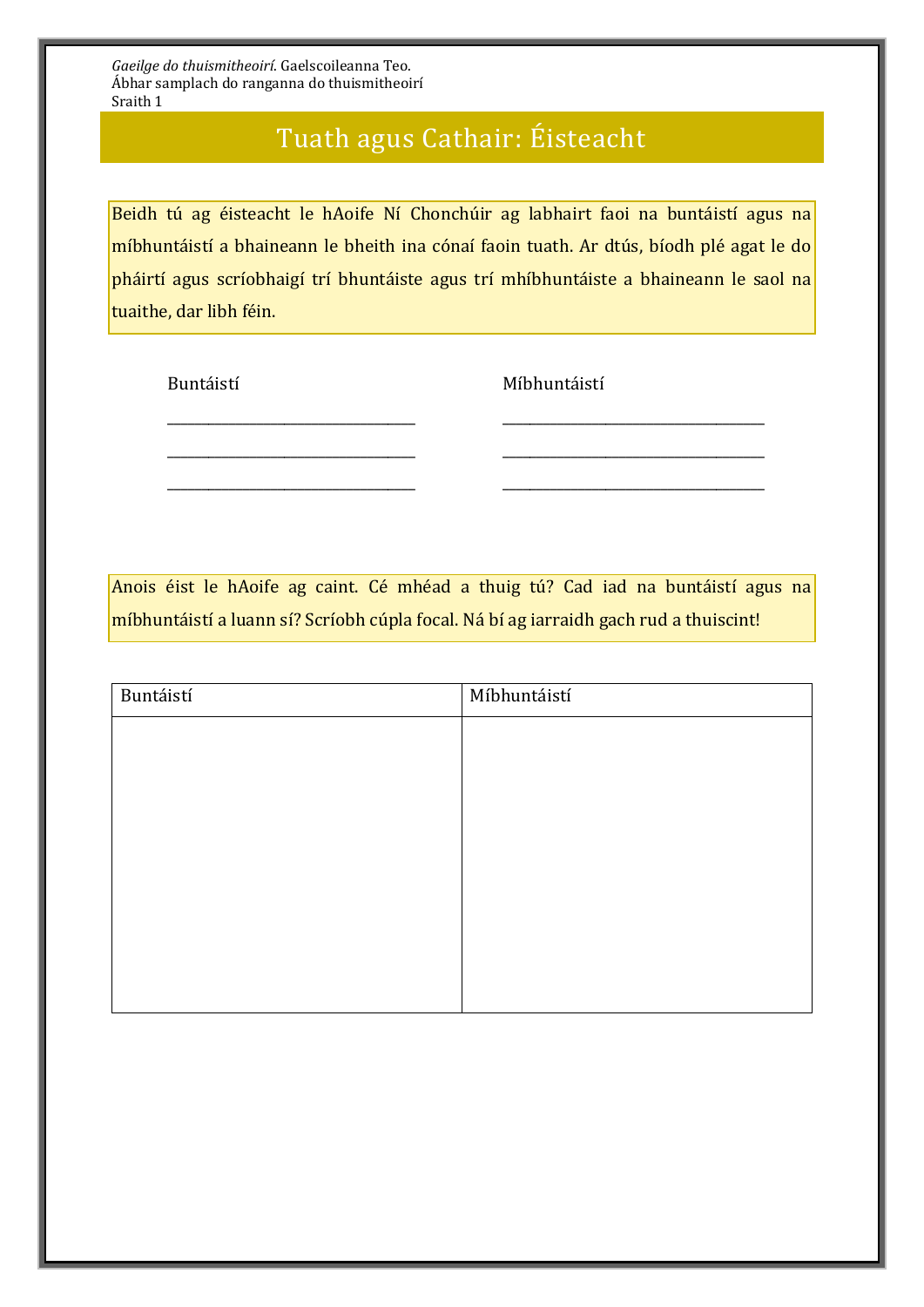## Cabhair ag Teastáil!

Tá Clann Uí Mhurchú agus Clann Uí Cheallaigh ag lorg feighlí le Gaeilge chun cabhrú leo leis na páistí. Tá siad ag lorg duine a thiocfadh chun cónaithe leo. Scríobh siad fógra beag do nuachtlitir Ghaeilge.

Seo thíos an fógra. Léigh é agus tabharfaidh an teagascóir tasc duit ar ball…

#### **Clann Uí Mhurchú: Ag Lorg Feighlí!**

**Táimid inár gcónaí i gceantar tuaithe. Tá sé ciúin ach tá na radhairc go hálainn! Tá an tollmhargadh 7 míle ó bhaile ach beidh tú in ann carr a úsáid chun dul ó áit go háit. Tá**  **ionad pobail in aice láimhe agus bíonn ranganna ar siúl ann go minic. Tá an scoil 3 mhíle ó bhaile. Imríonn na buachaillí peil i gclub peile atá gar don teach.** 

**Clann Uí Cheallaigh: Ag Lorg Feighlí!**

**Tá triúr páistí againn aois 3, 5 agus 7. Táimid inár gcónaí i mbruachbhaile i gcathair Bhaile Átha Cliath ach tá stad bus díreach lasmuigh de dhoras an tí. Tá gach áis mórthimpeall orainn –**

**bialanna, tithe tábhairne, ollmhargadh, caife. Tá na páistí in ann siúl ar scoil. Déanann na páistí a lán ranganna ach tá na ranganna ar fad in aice láimhe.**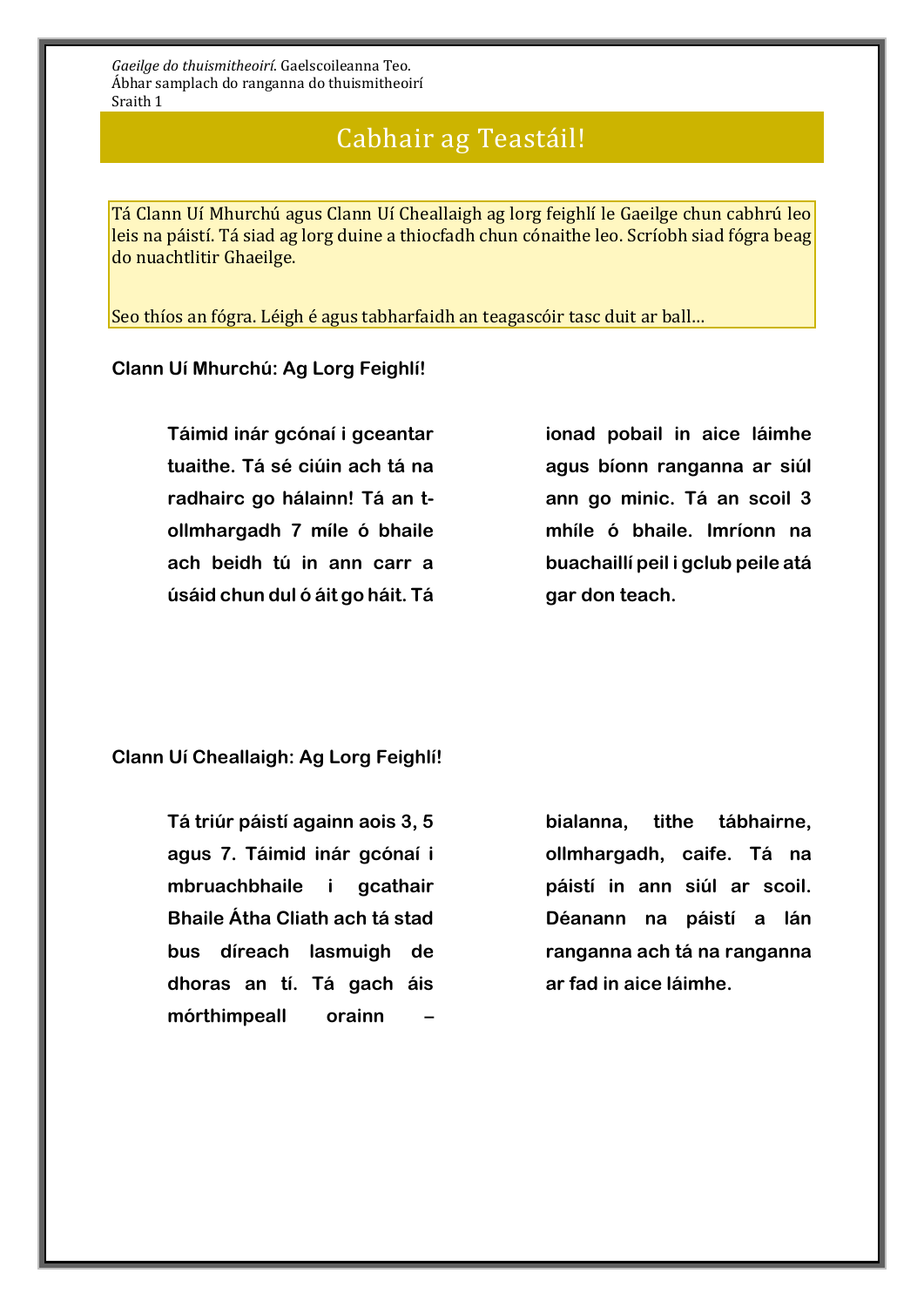## **Cabhair ag Teastáil! Tasc 1 Rólghníomhaíocht**



**Duine A: Is tusa Máire Ní Mhurchú.** 

**Fuair tú glao ó mhac léinn deas atá ag iarraidh an post mar fheighlí a thógáil agus teacht chun cónaithe libh. Ach tá ceisteanna aici faoin gceantar agus faoi na háiseanna agus faoin saol a bheadh aici. Níl sí cinnte faoin saol tuaithe! Bí réidh don chruinniú!**



**Duine B: Is tusa Máire Ní Cheallaigh.** 

**Fuair tú glao ó mhac léinn atá ag iarraidh an post a thógáil agus teacht chun cónaithe libh. Ach níl tú cinnte fúithi – ceapann tú nach bhfuil uaithi ach píosa spraoi! Bí réidh don chruinniú!** 



**Duine C: Is mac léinn tú.**

**Tá tú ag iarraidh bliain a chaitheamh i do chónaí le clann le Gaeilge. Níl tú cinnte, áfach, ar mhaith leat a bheith i do chónaí faoin tuath. Tá tú ag lorg píosa spraoi! Cuir ceisteanna!**